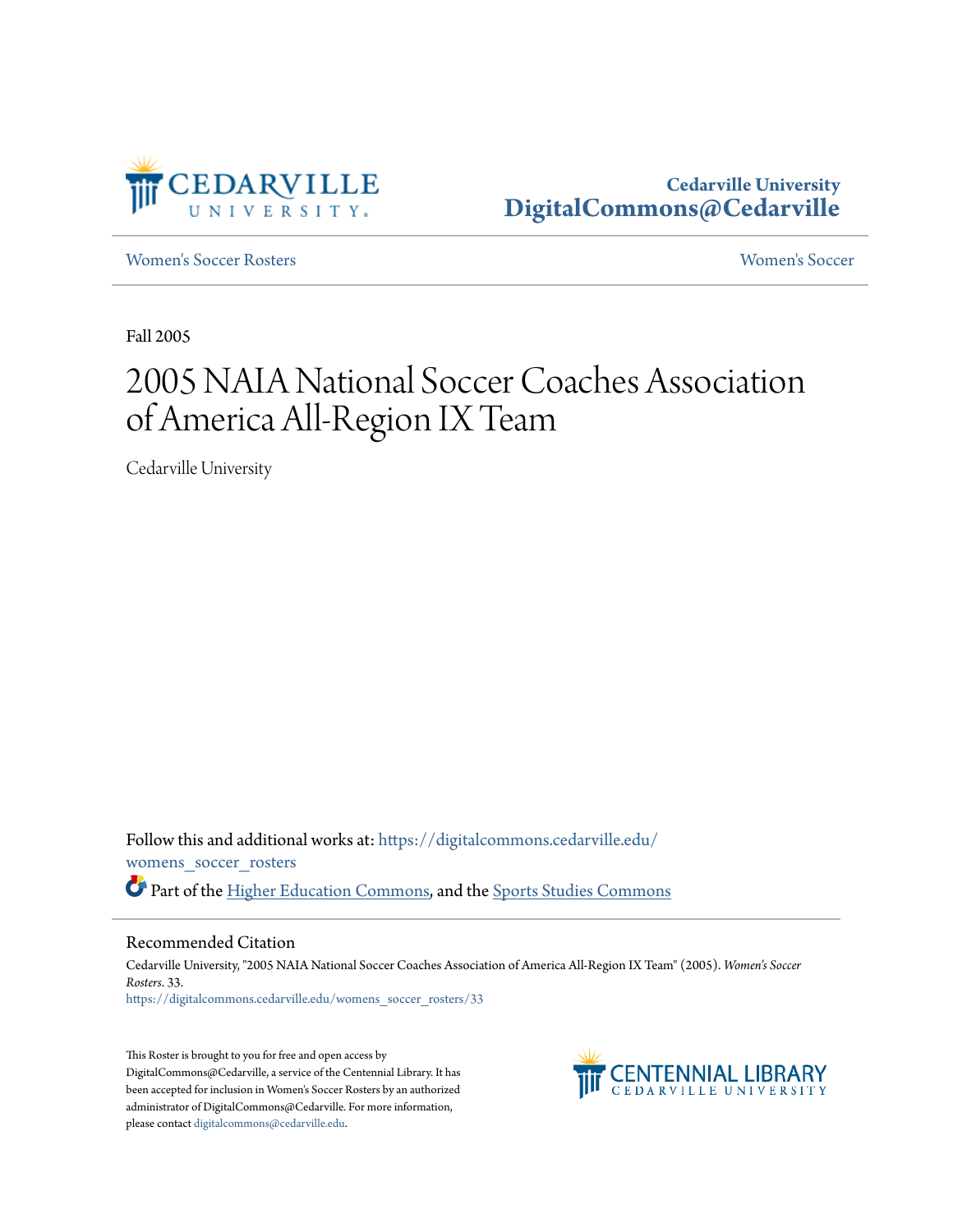## $2005$

### NAIA National Soccer Coaches Association of America All Region IX Team

#### *FIRST TEAM*

| <b>Position</b> | <b>Name</b>                 | <b>Class</b> | <b>School</b>                 | Hometown            |
|-----------------|-----------------------------|--------------|-------------------------------|---------------------|
| GK              | Krysti Wilson               | Junior       | Mt Vernon Nazarene University | Sunbury, OH         |
| GK              | Liz Markley                 | Junior       | Urbana University             | Cedarville, OH      |
| Def             | Jenn Switzer                | Junior       | Houghton College              | New Milford, NJ     |
| Def             | Alisha Moulton              | Sophomore    | Seton Hill College            | Irwin, PA           |
| Def             | Kristen Redd                | Freshman     | Ohio Dominican University     | Columbus, OH        |
| Def             | Nicole Drenth               | Junior       | Roberts Wesleyan College      | Washingtonville, NY |
| Mid             | Abby Swope                  | Sophomore    | <b>Walsh University</b>       | Wadsworth, OH       |
| Mid             | <b>Bridget Toth</b>         | Junior       | <b>Houghton College</b>       | Victor, NY          |
| Mid             | Stephanie Bowshier Senior   |              | Ohio Dominican University     | Grove City, OH      |
| Mid             | Erin Mannella               | Sophomore    | St. Vincent College           | Jeannette, PA       |
| For             | Bethany Kowalczyk Sophomore |              | Houghton College              | Waterford, PA       |
| For             | Kristy Brandolini Sophomore |              | Mt Vernon Nazarene University | Twinsburg, OH       |
| For             | Rachel Garofolo Junior      |              | <b>Tiffin University</b>      | Columbia, OH        |
| For             | Julie Herbst                | Junior       | Malone College                | Dyer, IN            |
|                 |                             |              |                               |                     |

#### *SECOND TEAM*

| GK        | Jamie Hickton             | Senior    | Seton Hill College            | Bethel Park, PA      |
|-----------|---------------------------|-----------|-------------------------------|----------------------|
| <b>GK</b> | Meghan Radimer Sophomore  |           | Houghton College              | Branchville, NJ      |
| Def       | Melissa Ford              | Junior    | <b>Tiffin University</b>      | Sylvania, OH         |
| Def       | Leanna Goss               | Senior    | Mt Vernon Nazarene University | Westerville, OH      |
| Def       | Kim Gehl                  | Junior    | Houghton College              | Belmont, NY          |
| Def       | Lauren Dittrich           | Junior    | <b>Tiffin University</b>      | Middleburg, Hts, OH  |
| Mid       | Heidi Toth                | Senior    | Houghton College              | Victor, NY           |
| Mid       | Christina Basilone Senior |           | St. Vincent College           | Springdale, PA       |
| Mid       | Abbie Zippert             | Senior    | Malone College                | Cleveland Hts, OH    |
| Mid       | Krista Fowlkes            | Junior    | Houghton College              | Lake Placid, FL      |
| For       | Nicole Pergar             | Sophomore | Seton Hill College            | North Huntingdon, PA |
| For       | Amanda Waltz              | Sophomore | Walsh University              | North Canton, OH     |
| For       | Rebecca Stewart Senior    |           | Geneva College                | Silver Springs, MD   |
| For       | Nicole Mannella Sophomore |           | St. Vincent College           | Jeannette, PA        |
|           |                           |           |                               |                      |

#### \*Bethany Kowalczyk, Region IX Player of the Year. Houghton College

\* David Lewis, Region IX Coach of the Year. Houghton College.